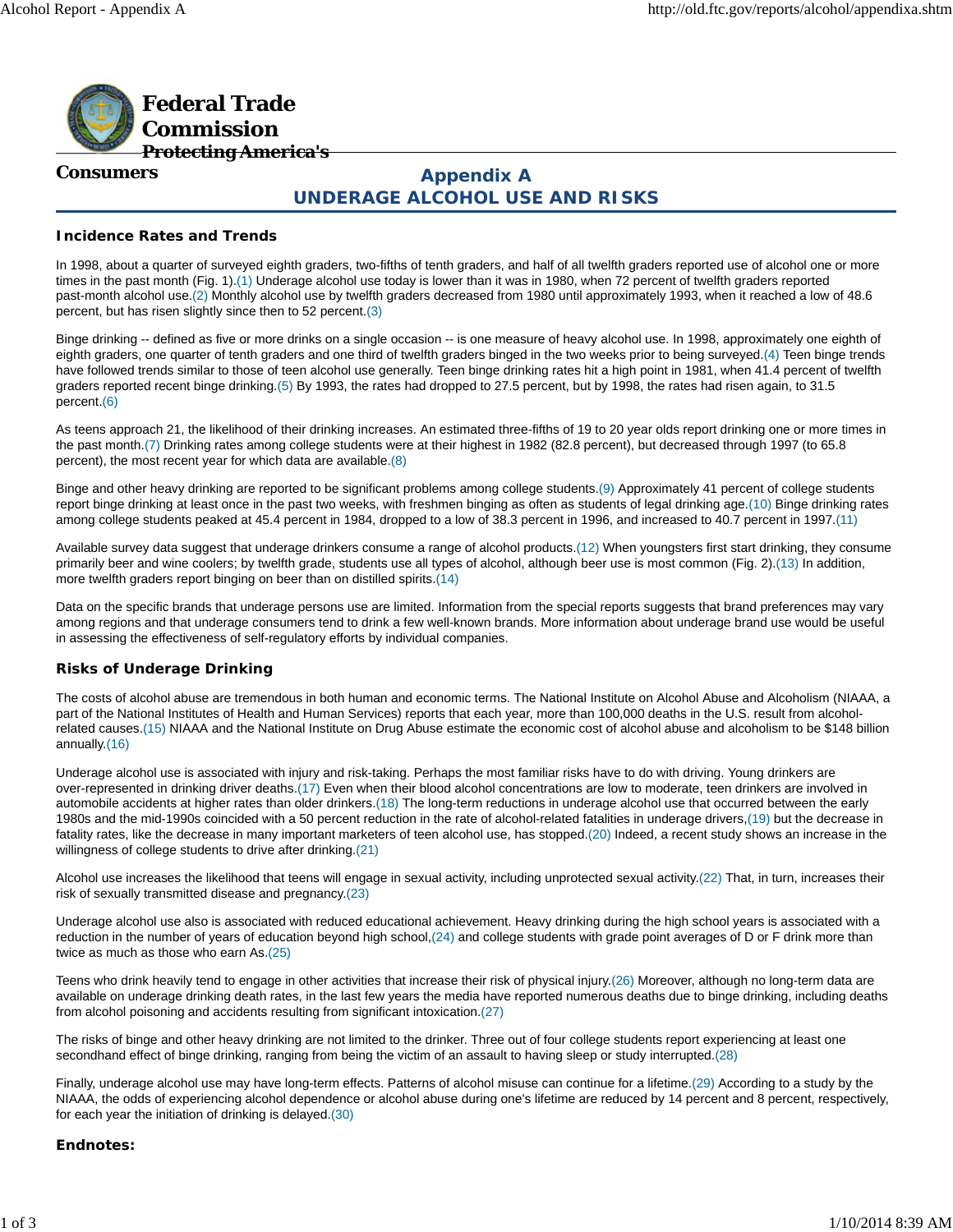1. Lloyd D. Johnston et al., Drug Use by American Young People Begins to Turn Downward (December 18, 1998) (press release and data tables from Monitoring the Future Study, Institute for Social Research, University of Michigan) [hereinafter MTF 1998], Table 1b, Trends in Annual and 30-Day Prevalence of Use of Various Drugs for Eighth, Tenth, and Twelfth Graders. The MTF Study is a nationally representative survey of alcohol and drug use by teens that has been conducted annually since 1975 by the University of Michigan's Survey Research Center under grants from the National Institute on Drug Abuse (NIDA). MTF 1998 data tables are available at http://www.isr.umich.edu/src/mtf/mtfdat98.html.

2. Id., Table 4, Long-Term Trends in Thirty-Day Prevalence of Use of Various Drugs for Twelfth Graders.

3. Id.

4. Id., Table 1c, Trends in 30-Day Prevalence of Daily Use of Various Drugs for Eighth, Tenth, and Twelfth Graders. In addition, in 1998, one third of twelfth graders reported being drunk at least once in the 30 days prior to being surveyed. Id., Table 1b, Trends in Annual and 30-Day Prevalence of Use of Various Drugs for Eighth, Tenth, and Twelfth Graders.

5. Id., Table 5, Long-Term Trends in Thirty-Day Prevalence of Daily Use of Various Drugs for Twelfth Graders.

6. Id.

7. See Lloyd D. Johnston et al., National Survey Results on Drug Use from the Monitoring the Future Study, 1975-1997, Volume II, College Students and Young Adults (NIDA, NIH Pub. No. 98-4346) (1998) [hereinafter MTF College Students and Young Adults 1998], at 69 (Figure 4-19a, Alcohol: Lifetime Annual and Thirty-Day Prevalence Among Young Adults, 1997, by Age Group).

8. Id. at 180 (Table 9-3, Trends in Thirty-Day Prevalence of Various Types of Drugs Among College Students 1-4 Years Beyond High School). Among persons who are one to four years beyond high school, 65.8 percent of full-time college students and 61.6 percent of their peers who are not full-time college students consume alcohol one or more times per month. Id. at 173 (Table 8-3, Thirty-Day Prevalence for Various Types of Drugs, 1997: Full-time College Students vs. Others Among Respondents 1-4 Years Beyond High School).

9. According to the Harvard School of Public Health, binge drinking is "the single most serious public health problem confronting American colleges." Henry Wechsler et al., Changes in Binge Drinking and Related Problems Among American College Students Between 1993 and 1997: Results of the Harvard School of Public Health College Alcohol Study, 47 J. Am. College Health 57 (1998) [hereinafter Changes in Binge Drinking], available at http://www.hsph.harvard.edu/cas/1998report.html.

10. MTF College Students and Young Adults 1998, supra note 7, at 181 (Table 9-4, Trends in Thirty-Day Prevalence of Daily Use of Various Types of Drugs Among College Students 1-4 Years Beyond High School) (reporting a 40.7 percent binge drinking rate among college students in 1997); Changes in Binge Drinking, supra note 9, at 60-61 (reporting a 42.7 percent binge drinking rate among college students in 1997); see id. at 61 (Table 3, Changes in Prevalence of Binge Drinking, by Student Characteristics) (reporting that 43.2 percent of college freshmen and 41.3 percent of seniors were binge drinkers in 1997).

11. MTF College Students and Young Adults 1998, supra note 7, at 181 (Table 9-4). Wechsler's study of college drinking found that the percentage of students who engaged in binge drinking decreased between 1993 and 1997 (from 44.1 percent to 42.7 percent), but that during the same period, the rate of drinking to get drunk increased from 39.4 percent to 52.3 percent, and the rate of drunkenness three or more times in the past month increased from 22.9 percent to 27.9 percent. Changes in Binge Drinking, supra note 9, at 61-62.

12. Regardless of beverage type, the same amount of alcohol is consumed per drink; standard-size servings of beer, wine and distilled spirits contain an equivalent amount of alcohol. National Institute on Alcohol Abuse and Alcoholism (NIAAA), Alcohol Alert: Moderate Drinking, No. 16 PH 315 (April 1992), available at http://silk.nih.gov/silk/niaaal/publication/aa16.htm.

13. In 1998, 32 and 34 percent of eighth graders reported having used beer and wine coolers, respectively, in the past year; 16.2 and 15.6 percent reported having used beer and wine coolers, respectively, in the past 30 days. Trends in Prevalence of Use of Beer and Wine Coolers for Eighth Graders, 1993-1998; Trends in Prevalence of Use of Liquor, Beer, Wine and Wine Coolers for Twelfth Graders, 1997-1998 (unpublished tables from MTF Study). Research supplied with one of the company special reports states that most underage persons start by drinking beer or wine coolers but begin consuming wine and distilled spirits (in the form of mixed drinks or shots) shortly thereafter. It should be noted that the coolers currently on the market may have a base of malt, wine or spirits; consumers who answer surveys may be unaware of this fact.

14. In 1998, 28.5 percent of twelfth graders reported binge drinking of beer, 23.6 percent reported binge drinking of hard liquor, 9.5 percent reported binge drinking of wine coolers, and 6.4 percent reported binge drinking of wine, within the prior two weeks. Trends in Prevalence of Use of Liquor, Beer, Wine and Wine Coolers for Twelfth Graders, 1997-1998 (unpublished table from MTF Study).

15. U.S. Department of Health and Human Services, Ninth Special Report to the U.S. Congress on Alcohol and Health (June 1997) [hereinafter Ninth Special Report], at xxxiv. As a result, alcohol and other substance abuse has been identified as a priority area under "Healthy People 2000," a national prevention agenda coordinated by the Office of Disease Prevention and Health Promotion, U.S. Department of Health and Human Services. See http://odphp.osophs.dhhs.gov/pubs/HP2000/hppub97.htm. Healthy People 2010 is slated to be released in January 2000.

16. Henrick Harwood et al., The Lewin Group, The Economic Costs of Alcohol and Drug Abuse in the United States - 1992 at 1 (NIDA, NIH Pub. No. 98-4327) (1998), available at http://165.112.78.61/EconomicCosts/Chapter1.html#1.1. The estimate was computed based upon costs for 1992, the most recent year for which data are available.

17. Ninth Special Report, supra note 15, at 11.

18. NIAAA, Alcohol Alert: Drinking and Driving, No. 31 PH 362 (January 1996), available at http://silk.nih.gov/silk/niaaa1/publication/aa31.htm. All 50 states plus the District of Columbia have, since 1990, adopted "zero tolerance" laws which set the blood alcohol content limit at 0.02 or lower for drivers under 21. NHTSA, U.S. Department of Transportation, State Highway Safety Laws: Lower BAC Levels for Youthful DWI Offenders (December 31, 1998) (unpublished table listing BAC limits in each state).

19. See NHTSA, U.S. Department of Transportation, Traffic Safety Facts 1997: A Compilation of Motor Vehicle Crash Data from the Fatality